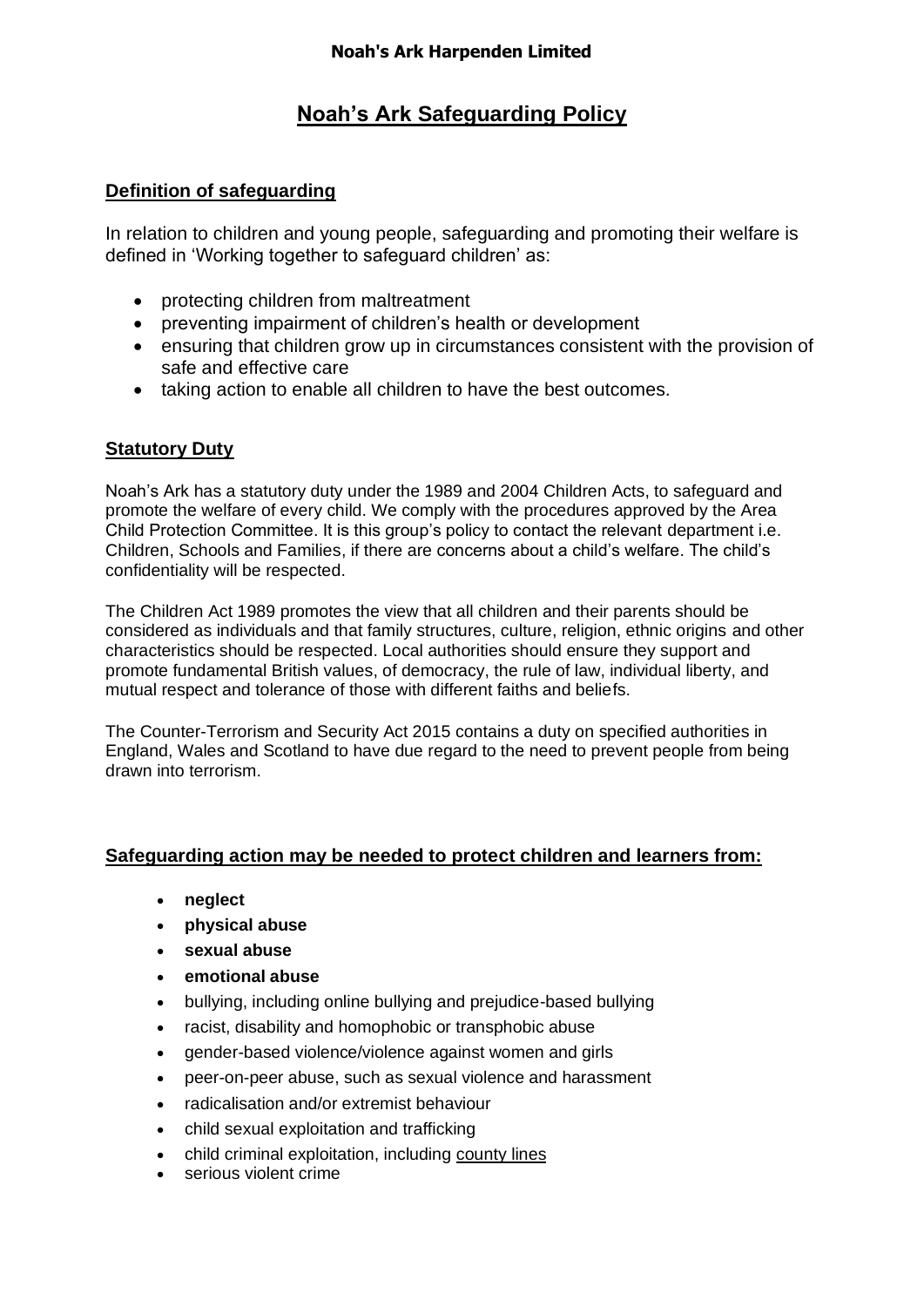- risks linked to using technology and social media, including online bullying; the risks of being groomed online for exploitation or radicalisation; and risks of accessing and generating inappropriate content, for example 'sexting'
- teenage relationship abuse
- upskirting (a criminal offence; see [dictionary](https://www.lexico.com/definition/upskirting) definition for explanation)
- substance misuse
- issues that may be specific to a local area or population, for example gang activity and youth violence
- domestic abuse
- female genital mutilation
- forced marriage
- fabricated or induced illness
- poor parenting
- homelessness
- so-called honour-based violence
- witchcraft
- breast ironing
- other issues not listed here but that pose a risk to children, learners and vulnerable adults

## **Safeguarding is not just about protecting children, learners and vulnerable adults from deliberate harm, neglect and failure to act. It relates to broader aspects of care and education, including:**

- children's and learners' health and safety and well-being, including their mental health
- meeting the needs of children who have special educational needs and/or disabilities
- the use of reasonable force
- meeting the needs of children and learners with medical conditions
- providing first aid
- educational visits
- intimate care and emotional well-being
- online safety, including issues associated with technology and a user's access to content, contact with others and behavioural issues
- appropriate arrangements to ensure children's and learners' security, taking into account the local context
- prevent duty

## **Responding to suspicions of abuse**

- o We acknowledge that abuse of children can take different forms-physical, emotional and sexual as well as neglect.
- $\circ$  As well as threats to the welfare of children from within their families, children may be vulnerable to abuse or exploitation from outside their families. These extra-familial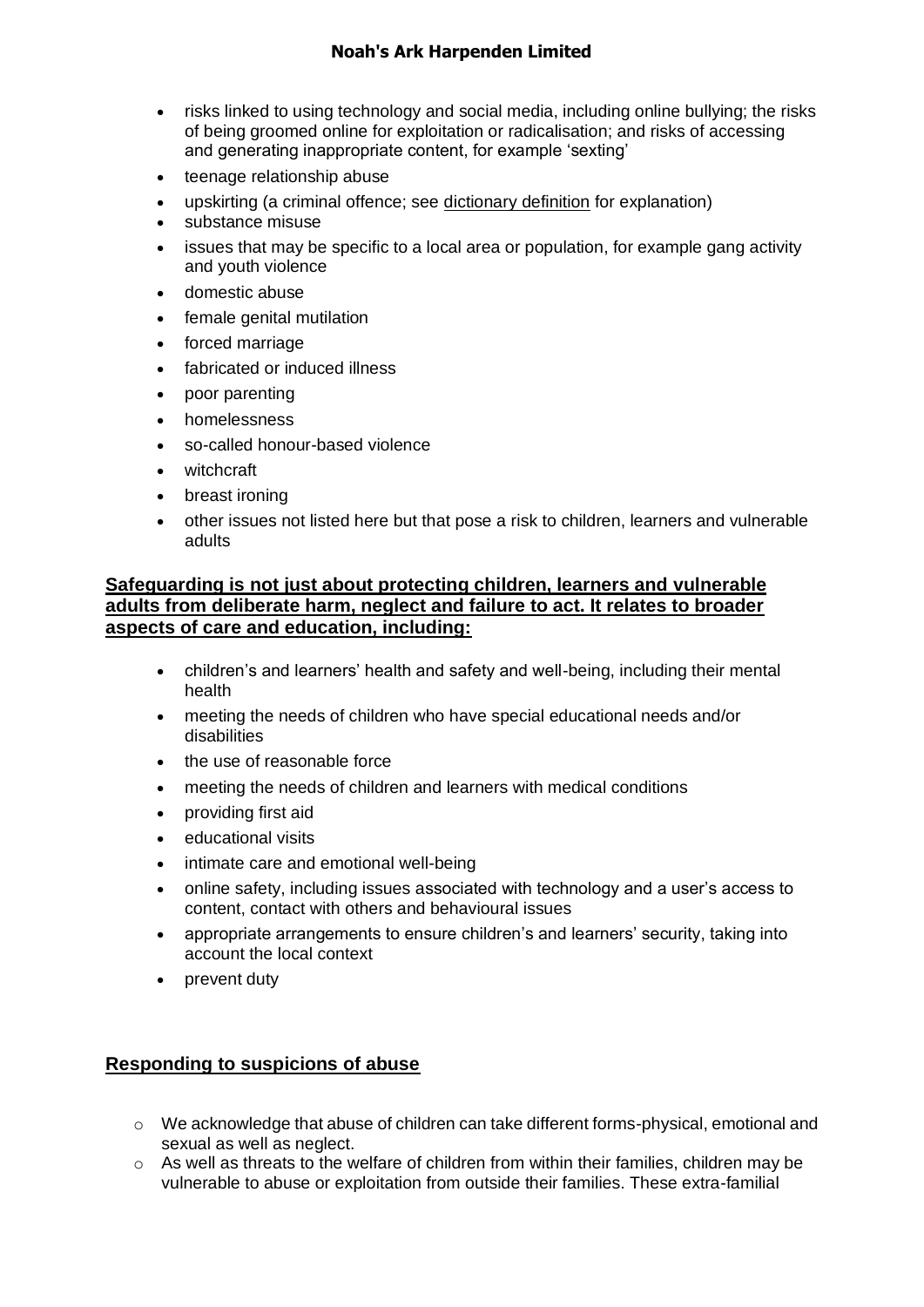threats might arise at school and other educational establishments, from within peer groups, or more widely from within the wider community and/or online. These threats can take a variety of different forms and children can be vulnerable to multiple threats, including: exploitation by criminal gangs and organised crime groups such as county lines; trafficking; online abuse; teenage relationship abuse; sexual exploitation and the influences of extremism leading to radicalisation. Extremist groups make use of the internet to radicalise and recruit and to promote extremist materials. Any potential harmful effects to individuals identified as vulnerable to extremist ideologies or being drawn into terrorism should also be considered.

- $\circ$  When children are suffering from physical, sexual or emotional abuse, or may be experiencing neglect, this may be demonstrated through the things they say (direct or indirect disclosure) or through changes in their appearance, their behaviour or their play.
- o Where such evidence is apparent, the child's key worker makes a dated record of the details of the concern and discusses what to do with the leader who is acting as the 'designated person'. The information is stored securely.
- $\circ$  Anyone who has concerns about a child's welfare should make a referral to local authority children's social care and should do so immediately if there is a concern that the child is suffering significant harm or is likely to do so. Practitioners who make a referral should always follow up their concerns if they are not satisfied with the response.
- $\circ$  The team will take great care not to influence the outcome either through the way they speak to children or by asking questions of children.

## **Staff**

All staff must obtain a Disclosure and Baring Services check (DBS) and join the update service. This is completed through the managers of Noah's Ark.

#### **Exclude known abusers**

It will be made clear to applicants for posts within Noah's Ark that the position is exempt from the provisions of the Rehabilitation of Offenders Act 1974.

When all applications are in, the managers of Noah's Ark will meet with the applicants individually for informal interviews. Two references will be requested and evidence of their qualifications. The references will also ask for the applicants number of health days off and on how many occasions. The date, time, duration and details of the interview will be recorded. Applicants will be asked to provide a full employment history and questions will be asked about any gaps in employment. Applicants will be asked to bring forms of identity to the interview, such as a passport/driving licence and NI number. The job descriptions and any employment issues will be discussed. Noah's Ark will then appoint the best person for the vacancy. An enhanced DBS check will be carried out on the successful candidate and they will be asked to join the update service if they are not already signed up to it.

#### **For the protection of Noah's Ark staff the following guidelines have been agreed:**

- Always tell the Supervisor you are taking a child to the toilet.
- Keep the doors open when supervising a child going to the toilet
- Encourage, but never assist a child to wipe themselves.
- Change a child in the toilet area with the doors open. Changing a child's pants should be done quietly and discreetly where other adults are around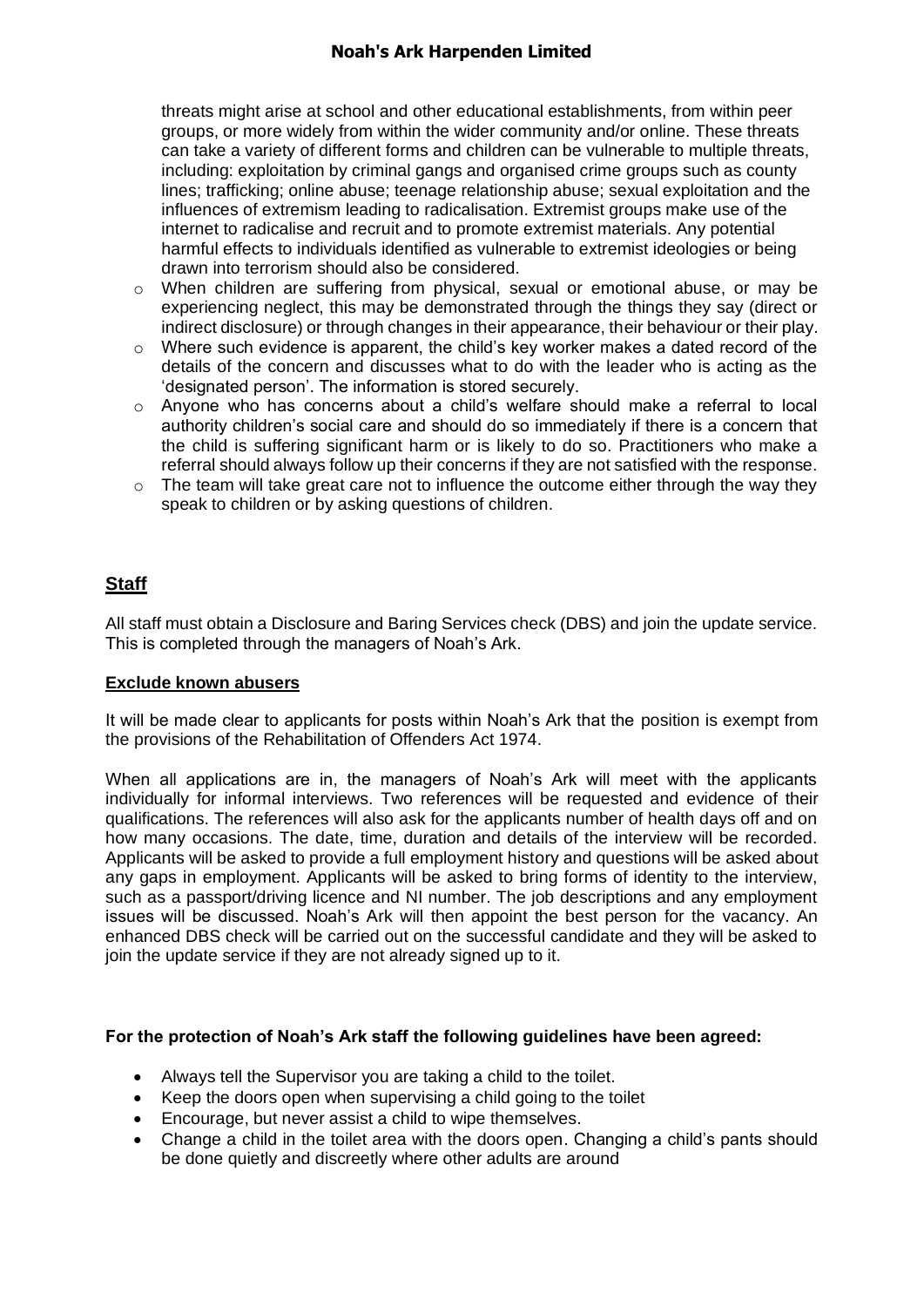- Never insist that a child who is wet gets changed or replaces clothes she/he has taken off. To do so will involve you manhandling that child or causing stress/tantrum, this could be misconstrued.
- If a child soils himself or his clothes badly and is willing to be helped and is not unduly upset **tell a colleague that you are changing a child.** Otherwise you must leave them and ring the parent/carer and ask them to come in.
- 2 staff to be present when checking a child's body for injury, therefore having to remove some clothes
- **ONLY STAFF WHO HAVE OBTAINED AN ENHANCED DISCLOSURE CAN TAKE A CHILD TO THE TOILET.**
- Staff must not use their mobile phone in the main room or where children are present. Mobiles should be kept in bags or in the staff members drawer.
- Only kindles may be used to take pictures of the children and these must remain on site.

#### **Allegations against staff**

- We ensure that all parents know about staff or volunteer action within Noah's Ark, our volunteer and student policy is available.
- We follow the guidance of the Area Safeguarding Committee when responding to any complaint that a member of staff or volunteer has abused a child.
- We respond to any disclosure by children or staff that abuse by a member of staff may have taken, or is taking place, by first recording the details of any such alleged incident.
- We refer any such complaint immediately to the Children's, Schools and Families dept – telephone number at the end and LADO
- We co-operate entirely with any investigation carried out by social services in conjunction with the police.
- Our policy is to suspend the member of staff on full pay for the duration of the investigation: this is to protect the staff as well as children and families throughout the process.
- (please refer to our whistleblowing policy)

#### **Disciplinary action**

• Where a member of staff or a volunteer is dismissed from Noah's Ark or internally disciplined because of misconduct relating to a child, we will notify the Department of Health administrators so that the name may be included on the List for the Protection of Children and Vulnerable Adults

#### **Training**

- We seek out training opportunities for all adults involved in Noah's Ark to ensure that they are able to recognise the signs and symptoms of possible physical abuse, emotional abuse, sexual abuse and neglect and so that they are aware of the local authority guidelines for making referrals.
- Staff refresh their safeguarding training annually
- Staff regularly review their knowledge/training with regards to FGM, Prevent, British values and online safety etc
- \*When needed please refer to the Epidemic and Pandemic policy for the relevant training needed

#### **Curriculum**

• We introduce key elements of child protection into our programme to promote the personal, social and emotional development of all children. So that they may grow to be 'strong, resilient, and listened to' and so that they develop understanding of why and how to keep safe including how to say safe online.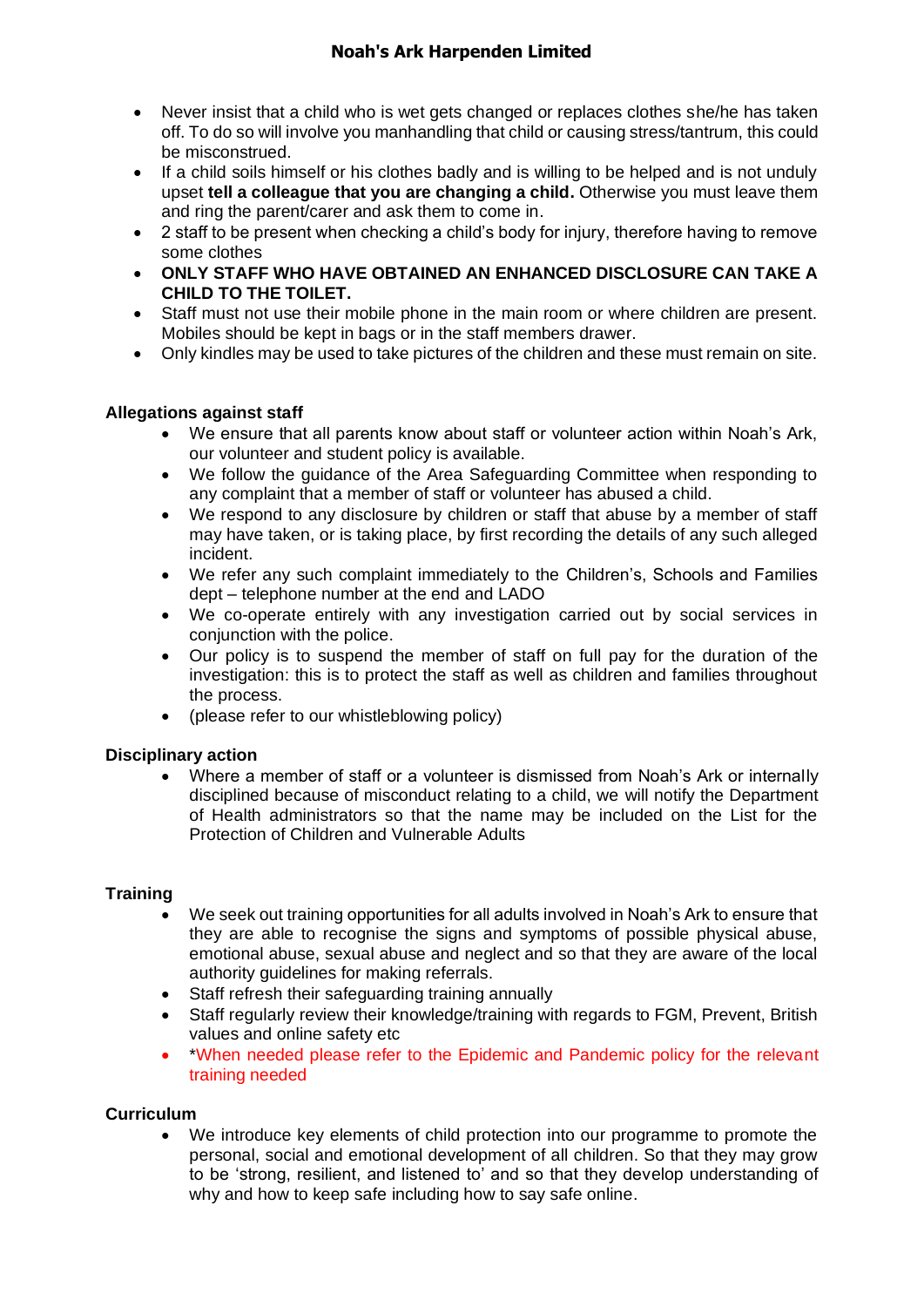• We create within Noah's Ark a culture of value and respect for the individual, having positive regard for children's heritage arising from their colour, ethnicity, languages spoken at home, cultural and social background.

#### **Disclosures**

Where a child makes a disclosure to a member of staff, that member of staff:

- Offers reassurance to the child:
- Listens to the child; and
- Gives reassurance that she or he will take action but never give false promises

#### **Recording suspicions of abuse and disclosures**: Staff make a record of:

- The child's name
- The child's address
- The age of the child
- The date and time of the observation or the disclosure
- An objective record of the observation or disclosure
- The exact words spoken by the child as far as possible
- The name of the person to whom the concern was reported, with date and time: and
- The names of any other person present at the time.
- Safeguarding lead will then report to children's services

These records are signed and dated and kept in the locked filing cabinet. All members of the Noah's Ark team know the procedures for recording and reporting.

#### **Informing parents**

- Parents are normally the first point of contact.
- If a suspicion of abuse is recorded, parents are informed at the same time as the report is made, except where the guidance of the local Area Safeguarding Children Committee does not allow this.
- This will usually be the case where the parent is the likely abuser. In these cases the investigating officers will inform the parents.

#### **Confidentiality**

- $\circ$  All suspicions and investigations are kept confidential and shared only with those who need to know. Any information is shared under the guidance of the Area Safeguarding Children Committee
- $\circ$  in accordance with the procedure and only if appropriate under the guidance of the Area Safeguarding Children's Committee.

#### **First Aid**

- o All staff are to hold a 12 hour Paediatric First Aid Certificate. \*When needed please refer to the DfE or Ofsted if these guidelines temporarily change or training is not possible eg. Covid-19
- o For most situations only gauze pads and water may be used to clean any cuts or grazes. Parents' specific permission is needed when using ointment for bee or nettle stings, the Accident Book must be signed.
- o A situation may occur when it may be necessary to administer adrenalin via epi-pen to a child experiencing an anaphylactic attack due to a severe allergic reaction. This injection is only given with prior permission from the parents should such an emergency arise. Staff will have had training in how to use an epi-pen.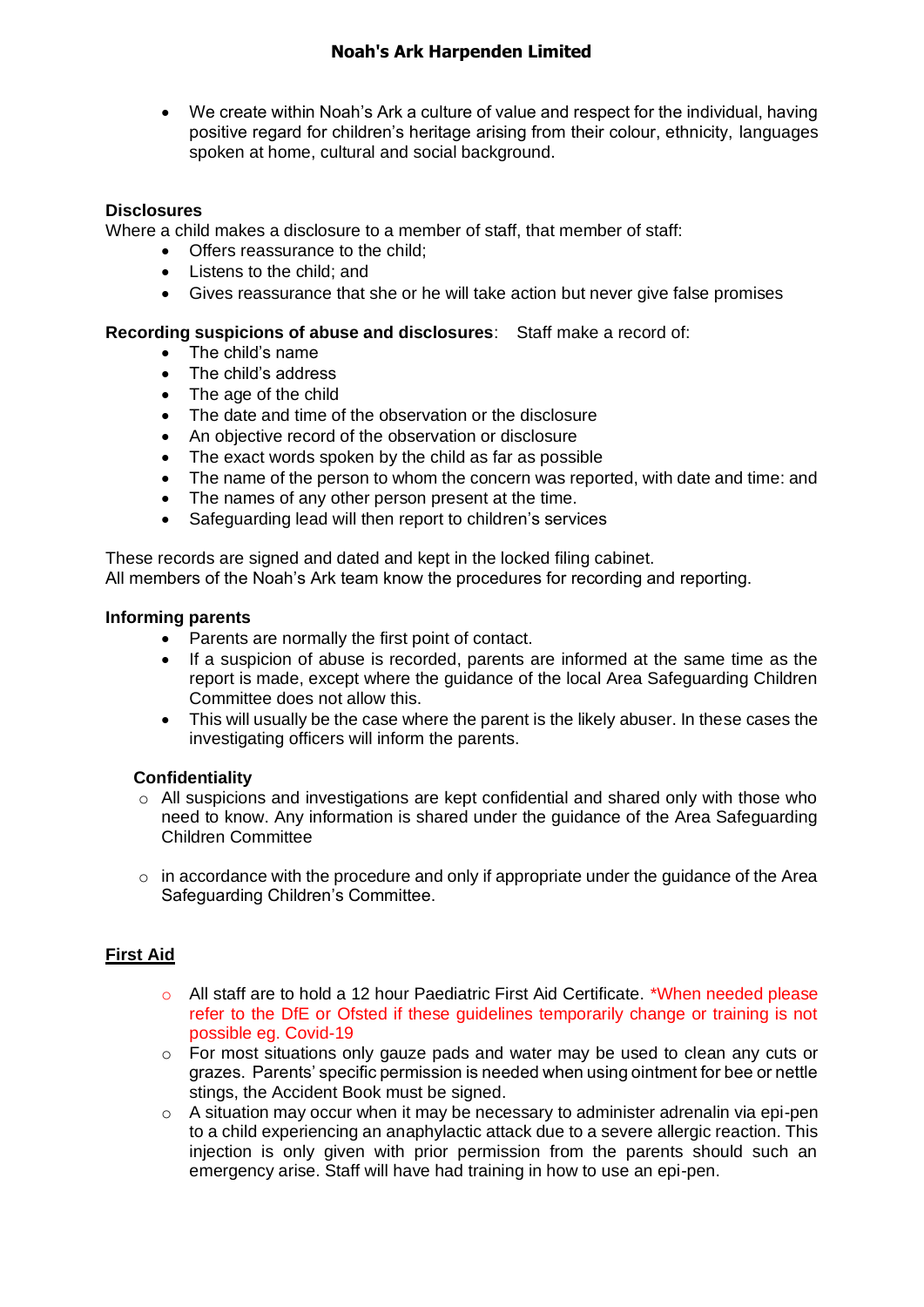## **Guidelines for Parent and Volunteer Helpers**

- Please do not take any child to the toilet other than your own. If another child enters the toilet area, please alert a member of staff
- Please keep any personal bags/coats in the kitchen.
- Please do not keep your mobile phone with you. If required in the room, please place it in the kitchen . Should you need to make a personal call, please do so in the quiet room when children are not present.

#### **Parent protection**

To avoid any misunderstanding or accusations, parents/carers should only play with the children in full view of staff and other adults. If a child is extra friendly or affectionate it would be wise to encourage that child to join in another activity with different children and adults. No parent/carer should take children to the toilet unless the child is their own.

#### **Support to families**

- $\circ$  Noah's Ark believes in building trusting and supportive relationships with families, staff and volunteers in the group.
- o Noah's Ark makes clear to all parents its role and responsibilities in relation to Child Protection, such as for the reporting of concerns, providing information, monitoring of the child, and liaising at all times with the local social services department.
- $\circ$  Noah's Ark continues to welcome the child and the family whilst investigations are being made in relation to any alleged abuse.
- o We follow the Safeguarding plan as set out by Children's, Schools and families in relation to Noah's Ark designated role and tasks in supporting the child and family.
- $\circ$  Should a child come into Noah's Ark with a visible injury, staff will enquire of the incident surrounding it. Both the injury and the explanation will be recorded in the accident book. This ensures the parent is aware the injury did not occur at Noah's Ark during the morning. This is dated, signed by the parent/ carer and a member of staff\*. The child will be monitored for further injuries
- o \*When needed please refer to the Epidemic and Pandemic policy
- o Confidential records kept on a child are shared with the child's parents or those who have parental responsibility for the child in accordance with the procedure and only if appropriate under the guidance of the Area Safeguarding Children's Committee.

## **Accident Book**

This needs to be signed by leaders and parents in ink should an accident occur. "If it's worth mentioning to the parent, then it should be recorded."

The accident book should also be used to record a child who arrives at school with an injury. This ensures that the parent is aware that it was not caused whilst at school.

\*When needed please refer to the Epidemic and Pandemic policy

## **Incidents**

Any significant event or change must be reported to Ofsted on an online reporting form via this link -

- [https://ofstedonline.ofsted.gov.uk/ofsted/Ofsted\\_Early\\_Years\\_Notification.ofml](https://ofstedonline.ofsted.gov.uk/ofsted/Ofsted_Early_Years_Notification.ofml)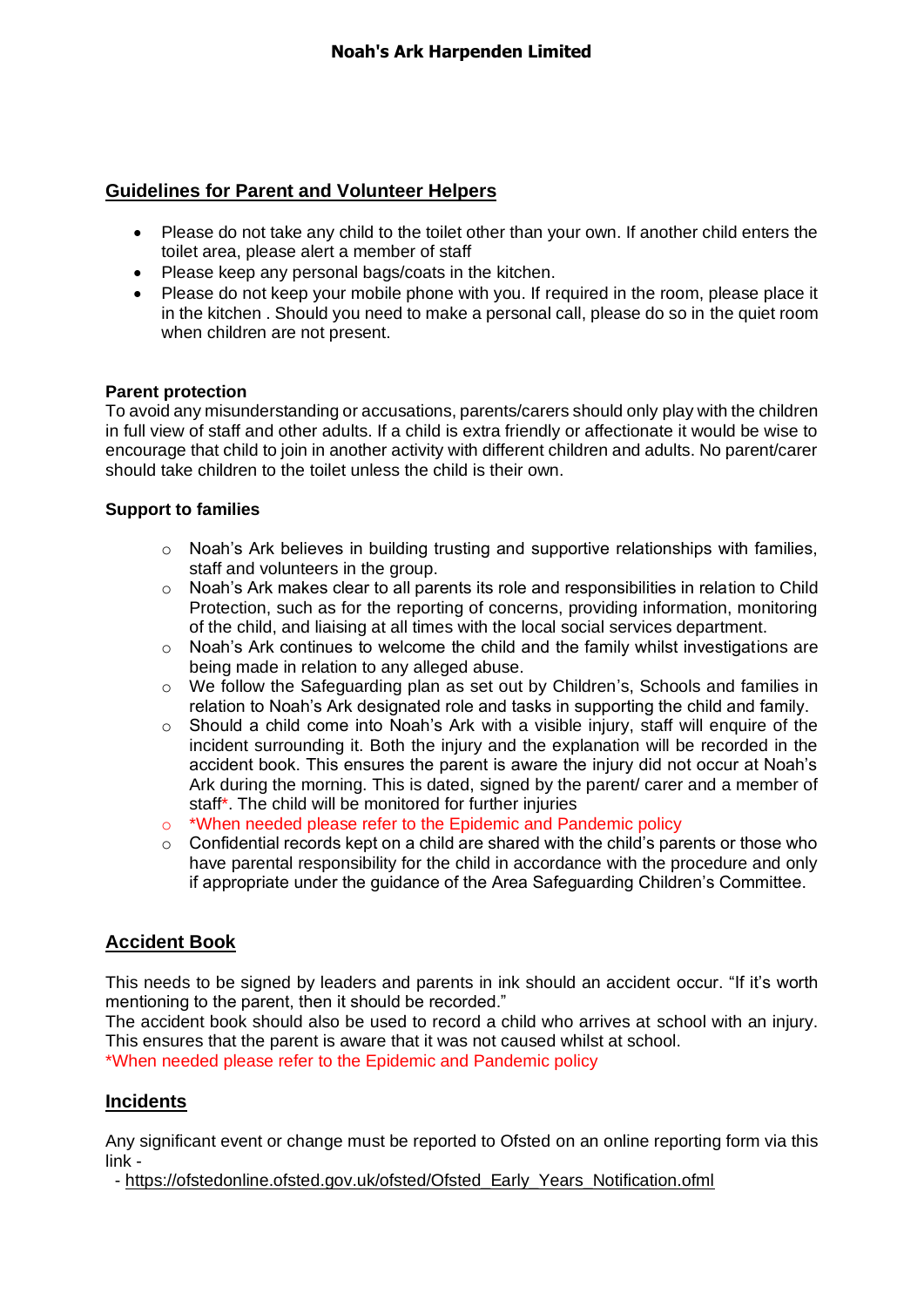Reasons for notification include:

- any allegations of serious harm or abuse by any person living, working or looking after children on the premises (3.8 child protection EYFS 2017)
- death of a child (3.51 accident or injury EYFS 2017)
- serious accident, injury or illness of child (including food poisoning Food and Drink 3.49) (3.51 accident or injury EYFS 2017)
- event likely to affect the suitability of the early years provider or any person who cares for or in regular contact with children on the premises to look after children (3.77 changes that must be notified to Ofsted EYFS2017).

## **TIME FOR ACTION**

**As we have a legal obligation to respond to any child abuse, the Supervisor for the session must contact Denise and Claire and together they will discuss an action plan and if to call LADO or Children's services.**

**If allegation is made against a member of staff, they can contact Claire or Denise or directly contact the local authority designated officer (LADO) 01992 556936 or 01992 556935**

**Our main person to contact with any issues is Claire Moffatt or Denise Shaw Contact details – [info@noahsarkharpenden.co.uk](mailto:info@noahsarkharpenden.co.uk) Tel – 07984 554536 Our designated person for Child Protection is:- Claire Moffatt or Denise Shaw**

**Children's services – 0300 123 4043**

**NSPCC – 0808 800 5000**

**Hertfordshire Safeguarding Children's Board – contact details: HSCB Office Room 127 County Hall Hertford Hertfordshire SG13 8DF Telephone: 01992 588757 Fax: 01992 588201 Email: [admin.hscb@hertfordshire.gov.uk](mailto:admin.hscb@hertfordshire.gov.uk) [www.hertssafeguarding.org.uk](http://www.hertssafeguarding.org.uk/)**